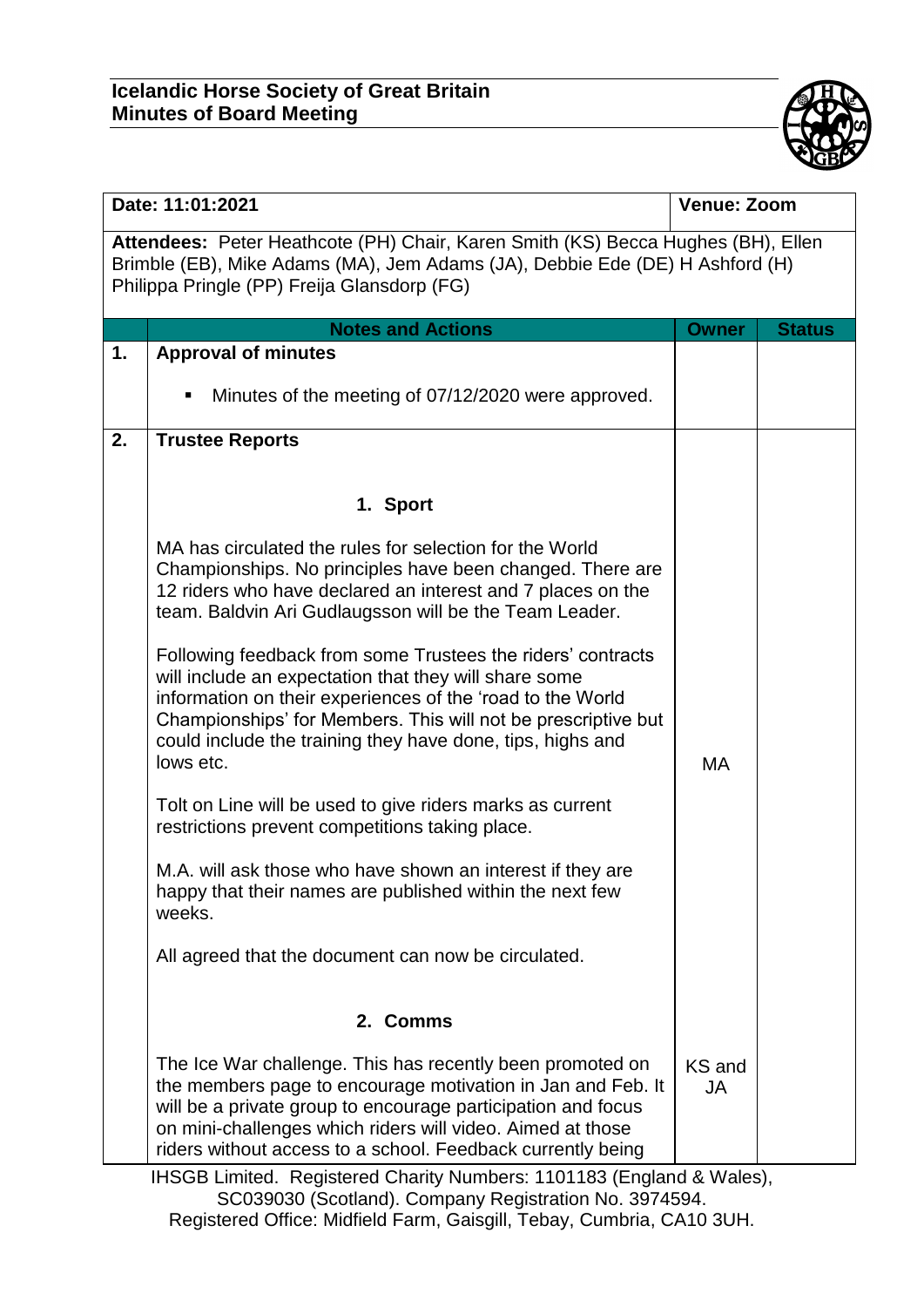

| gathered to see the response.<br>It was agreed that the January newsletter could be published<br>a little later than the start of Jan but will depend on the<br>deadline of the Printer.                                                                                                                                                                                                                                                                                                                                                  |           |  |
|-------------------------------------------------------------------------------------------------------------------------------------------------------------------------------------------------------------------------------------------------------------------------------------------------------------------------------------------------------------------------------------------------------------------------------------------------------------------------------------------------------------------------------------------|-----------|--|
| 3. Youth                                                                                                                                                                                                                                                                                                                                                                                                                                                                                                                                  |           |  |
| BH has been in touch with the producers of the pin badges<br>discussed at the last meeting. Following discussion it was<br>agreed that 300 badges would be ordered subject to no<br>substantial changes in price and supply since the quote was<br>provided. This would allow for one (free) badge for each<br>current member with some spare for new members. Badges<br>have the IHSGB logo and a silver pin. Long standing<br>members may be able to get special recognition in a different<br>way to be discussed in a future meeting. | <b>BH</b> |  |
| 4. Education                                                                                                                                                                                                                                                                                                                                                                                                                                                                                                                              |           |  |
| Due to current restrictions it is not possible to organise any<br>courses. JA would like to write an 'education' article for each<br>Sleipnir edition. Needs to know what sort of subjects<br>members would like to hear about so will ask for feedback.<br>JA suggested doing 'interviews' with people as a sort of<br>Who's Who within the Society. This would focus on how they<br>became involved with Icelandic horses, their experiences,<br>useful tips/advice and so on.                                                          | <b>JA</b> |  |
| 5. Finance and Secretarial                                                                                                                                                                                                                                                                                                                                                                                                                                                                                                                |           |  |
| A few calendars are left. These could be used as 'top-up'<br>prizes or for new members. All in agreement.<br>Judge training. There will be a new judge training programme<br>starting in February. After this has been completed it's<br>unlikely there will be another for two or three years. Trustees<br>agreed that Phase 1 of the training would cost £60.00 plus<br>registration of £19.99. Non-members would need to join the<br>Society as the course is a member benefit. PH to liaise with Fi<br>Pugh.                          | <b>PH</b> |  |
| 6. Breeding                                                                                                                                                                                                                                                                                                                                                                                                                                                                                                                               |           |  |
| The Breed team have asked for expressions of interest for the<br>Breed show. Only 5 people have responded to date. The<br>show will be publicised in Sleipnir and following on from that                                                                                                                                                                                                                                                                                                                                                  |           |  |
|                                                                                                                                                                                                                                                                                                                                                                                                                                                                                                                                           |           |  |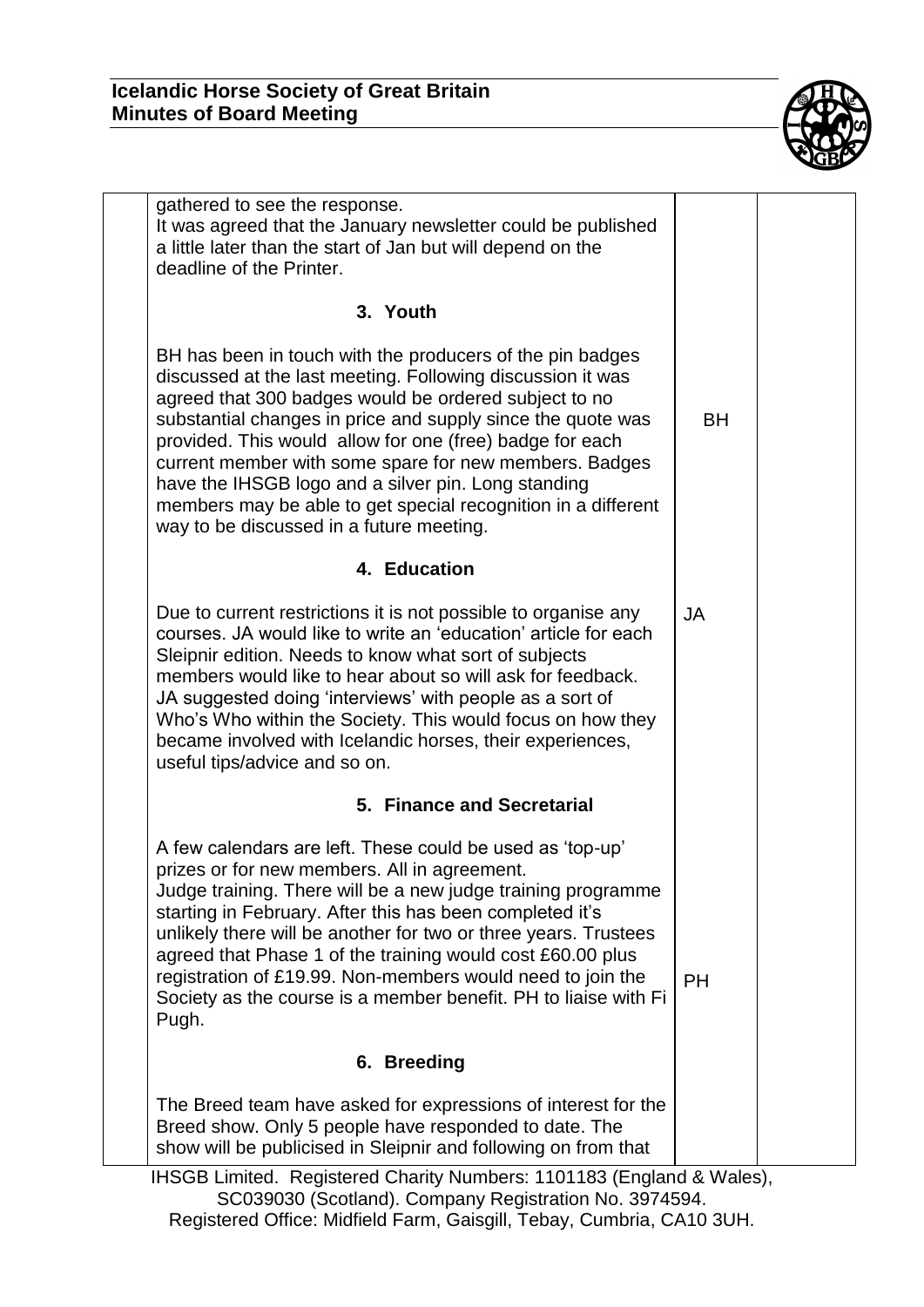

| and the response a decision will be reached as to whether to<br>go ahead or not.<br>The team are considering the topics for forthcoming<br>Webinars. If a breeding show goes ahead, there will be a<br>webinar about preparation for a FIZO assessment. If there<br>is no breeding show, an alternative could be circus<br>exercises which teaches riders how to train their horses to<br>perform simple 'tricks' such as standing on a platform,<br>laying down etc.in order to have a broad appeal to as many<br>participants as possible. | EB. |  |
|----------------------------------------------------------------------------------------------------------------------------------------------------------------------------------------------------------------------------------------------------------------------------------------------------------------------------------------------------------------------------------------------------------------------------------------------------------------------------------------------------------------------------------------------|-----|--|
| 7. Studbook                                                                                                                                                                                                                                                                                                                                                                                                                                                                                                                                  |     |  |
| There were a total of 19 foals born in 2020. Of these 16 have<br>been registered so far. 15 mares were covered in 2020.                                                                                                                                                                                                                                                                                                                                                                                                                      |     |  |
|                                                                                                                                                                                                                                                                                                                                                                                                                                                                                                                                              |     |  |
|                                                                                                                                                                                                                                                                                                                                                                                                                                                                                                                                              |     |  |
|                                                                                                                                                                                                                                                                                                                                                                                                                                                                                                                                              |     |  |
|                                                                                                                                                                                                                                                                                                                                                                                                                                                                                                                                              |     |  |
|                                                                                                                                                                                                                                                                                                                                                                                                                                                                                                                                              |     |  |
|                                                                                                                                                                                                                                                                                                                                                                                                                                                                                                                                              |     |  |
|                                                                                                                                                                                                                                                                                                                                                                                                                                                                                                                                              |     |  |
|                                                                                                                                                                                                                                                                                                                                                                                                                                                                                                                                              |     |  |
|                                                                                                                                                                                                                                                                                                                                                                                                                                                                                                                                              |     |  |
|                                                                                                                                                                                                                                                                                                                                                                                                                                                                                                                                              |     |  |